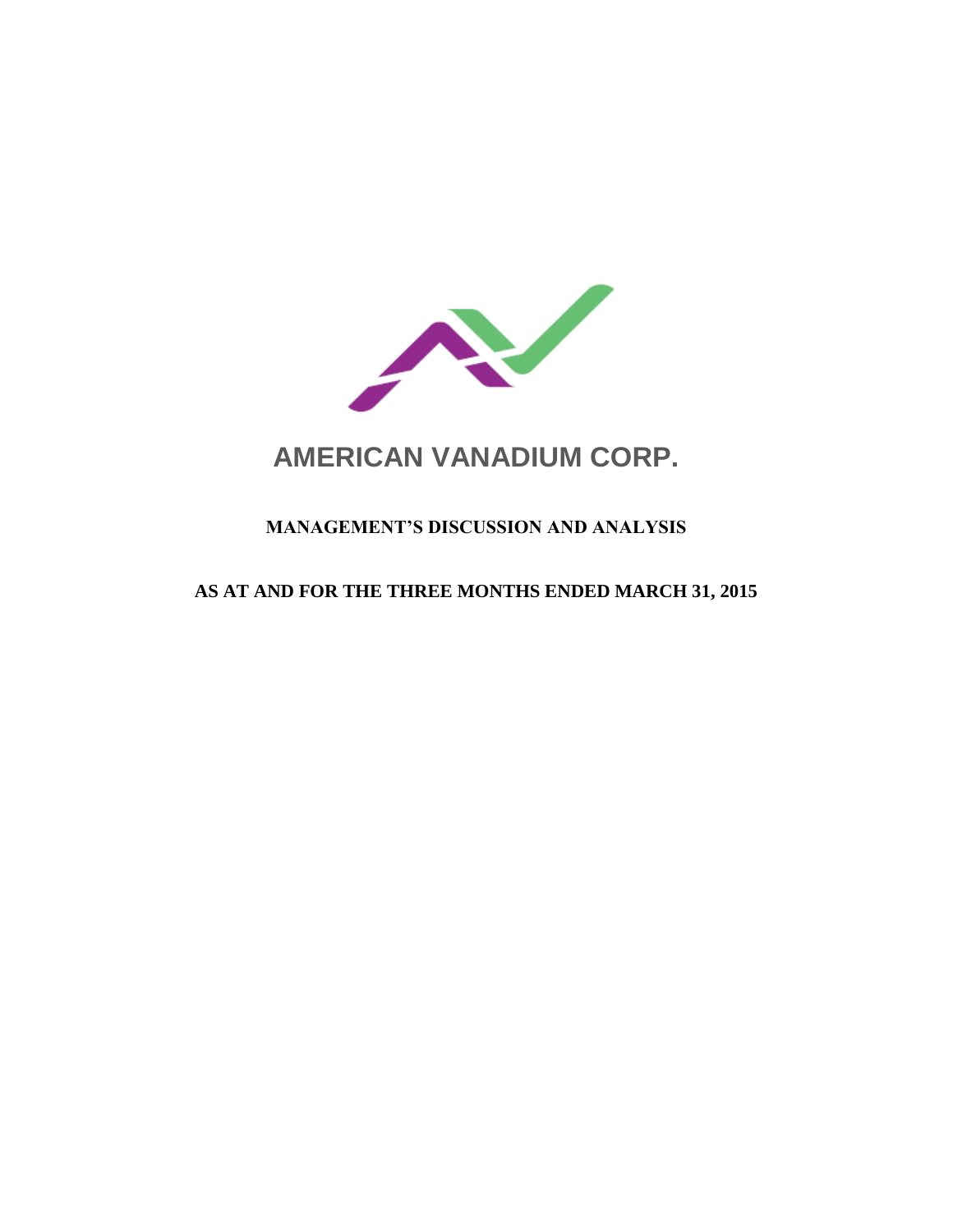#### **Background**

This management discussion and analysis ("MD&A) of financial position and results of operation for American Vanadium Corp. (the "Company" or "American Vanadium") is prepared as at May 26, 2015. This MD&A should be read in conjunction with the Company's unaudited condensed consolidated interim financial statements as at and for the three months ended March 31, 2015 and with the Company's audited financial statements as at and for the year ended December 31, 2014.

The Company is based in Vancouver, British Columbia, Canada, and its shares trade on the TSX-Venture Exchange (the "Exchange") under the symbol "AVC" and are quoted on the OTCQX under the symbol "AVCVF".

Except as otherwise disclosed, all dollar figures included therein and in the following MD&A are quoted in Canadian dollars. Additional information relevant to the Company's activities can be found on SEDAR at [www.sedar.com.](http://www.sedar.com/)

#### **Forward-Looking Statements**

Certain statements contained in the following MD&A constitute forward-looking statements. Such forward-looking statements include but are not limited to statements regarding the outcomes and timelines for permitting and mining the Company's mineral reserves, the timelines for successfully developing an off-take market for the Company's mineral reserves, the Company's ability to enter the energy storage market, and its ability to obtain the financing required to maintain its operations. These statements involve a number of known and unknown risks, uncertainties and other factors, such as the Company's actual mineral reserves, the costs required to convert these reserves into high-value vanadium products and the prices obtained for these products; the development of mass energy storage in North America and globally, which itself is dependent on energy prices, adoption rates for storage technologies and governmental climate and energy policies; and the acceptance of the Company's strategy by financial markets. Outcomes other than those assumed herein may cause the actual results, performance or achievements of the company to be materially different from any future results, performance or achievements expressed or implied by such forward-looking statements. Readers are cautioned not to place undue reliance on these forward-looking statements.

#### **Company Overview**

American Vanadium's mission is to provide safe, reliable, long-duration and long-lived distributed energy storage solutions that meet the needs of communities, enterprises and governments. To achieve this mission, American Vanadium is the Master Sales Agent in North America for the CellCube vanadium redox flow energy system ("CellCube"), produced by Gildemeister Energy Solutions, Cellstrom GmbH ("Gildemeister") of Germany. The CellCube is a commercially available vanadium redox flow battery capable of delivering long-duration energy storage for a broad range of applications, such as renewable energy integration and the reduction of demand charge tariffs levied by utilities.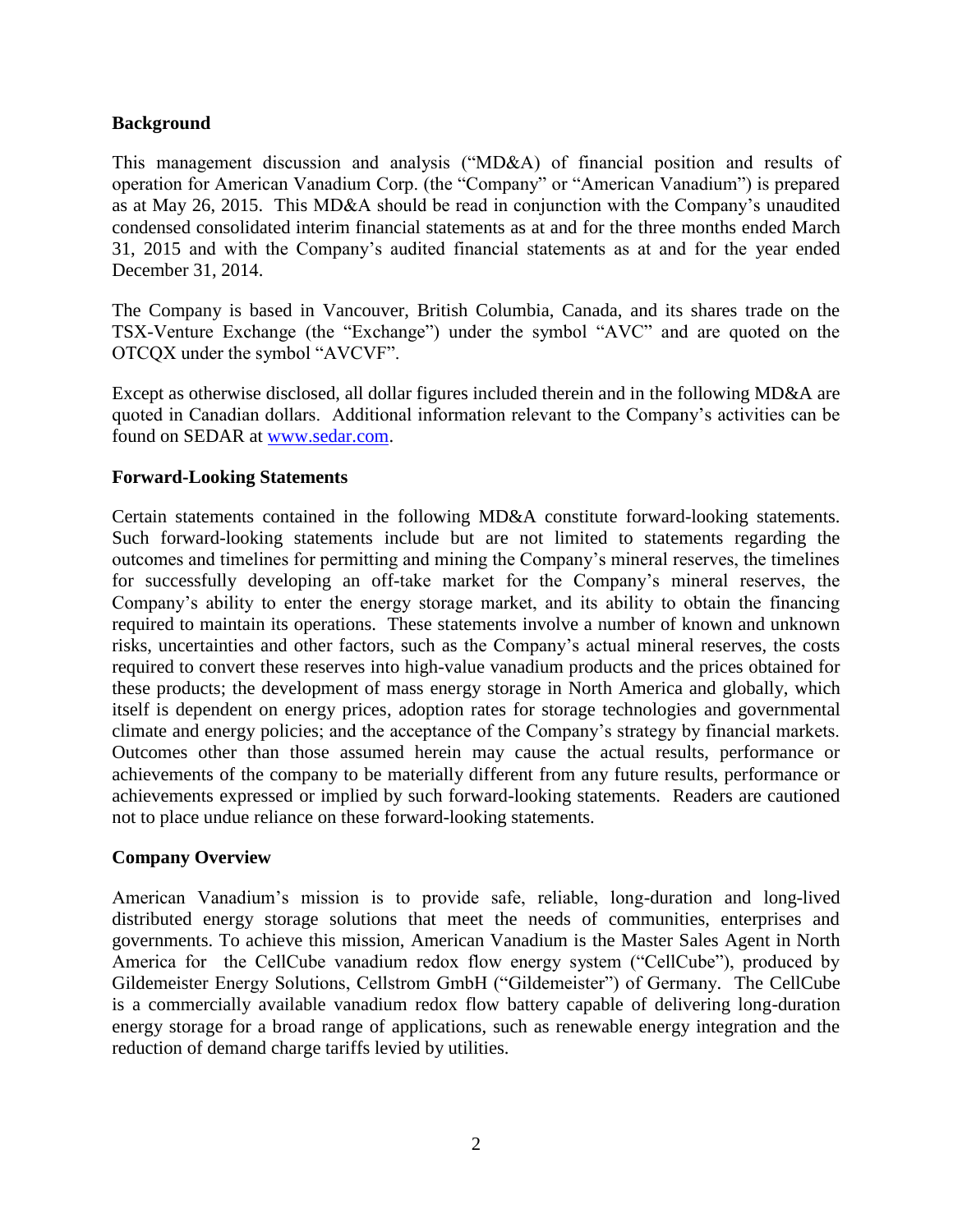Complimentary to its CellCube sales initiatives, the Company holds mineral claims at its Gibellini Property ("Gibellini"), a vanadium deposit located in Eureka County, Nevada, which is in the permitting stage. American Vanadium is ultimately seeking to produce vanadium electrolyte from Gibellini to meet the global demand from sales of vanadium redox flow energy storage systems. Because of the early stage of the energy storage market and internal financing constraints, permitting work at Gibellini has been slowed significantly.

The Company has one CellCube installation with the U.S. Department of Energy's National Renewable Energy Laboratory ("NREL") who will evaluate and demonstrate the first CellCube vanadium redox flow energy storage system in North America at its facility in Golden, Colorado. As of the date of this MD&A, the CellCube unit has been installed, but, owing to the Company's financial position, is not currently being tested.

The Company, jointly with the New York State Energy Research and Development Authority, has a planned commercial demonstration of a multi-unit system hosted by the Metropolitan Transportation Authority ("MTA") and the New York City Transit Office of Strategic Innovation and Technology. The installation is planned for the MTA's facility at 2 Broadway in downtown Manhattan and is also supported by ConEdison and the Advanced Energy Research Technology Center at Stoney Brook. As of the date of this MD&A, the Company continues to seek government and agency approvals and funding for the installation of this project.

The Company entered into purchase orders to acquire the CellCube units for the NREL and MTA projects, as well as for advance payments on other potential sales, and has made or accrued instalment payments towards these acquisitions. As a result of the Company's financial condition and the requirement for additional financing to make final instalment payments, no value has been attributed to these assets. Similarly, the carrying value of Gibellini has been reduced to a nominal amount.

The Company remains committed to creating value through the longer term integration of vanadium redox flow batteries and global electrolyte sales with Gibellini production; however, additional financing is required to carry out this strategy. Should the Company raise adequate additional financing, it will complete the NREL and MTA demonstrations and will devote more resources to Gibellini permitting, at which point asset carrying values will be reassessed to determine whether the impairments recorded can be fully or partially reversed.

## **Outlook**

The energy storage market is taking longer to develop than anticipated and the difficult capital markets for junior companies has resulted in the Company's significant negative working capital position. As a result, the Company has reduced its operating expenditures by delaying the NREL demonstration project, slowing the permitting process and metallurgical initiatives at Gibellini, and reducing headcount and general and administrative costs. The Company's near-term focus is to raise sufficient financing that will allow it to pay existing financial obligations, pursue CellCube sales opportunities, maintain its claims in Gibellini, and to fund its ongoing operations.

It is anticipated that initial sales of CellCube units will be a catalyst for additional financing that will be used to for additional sales channel growth or funding for Gibellini permitting. Unless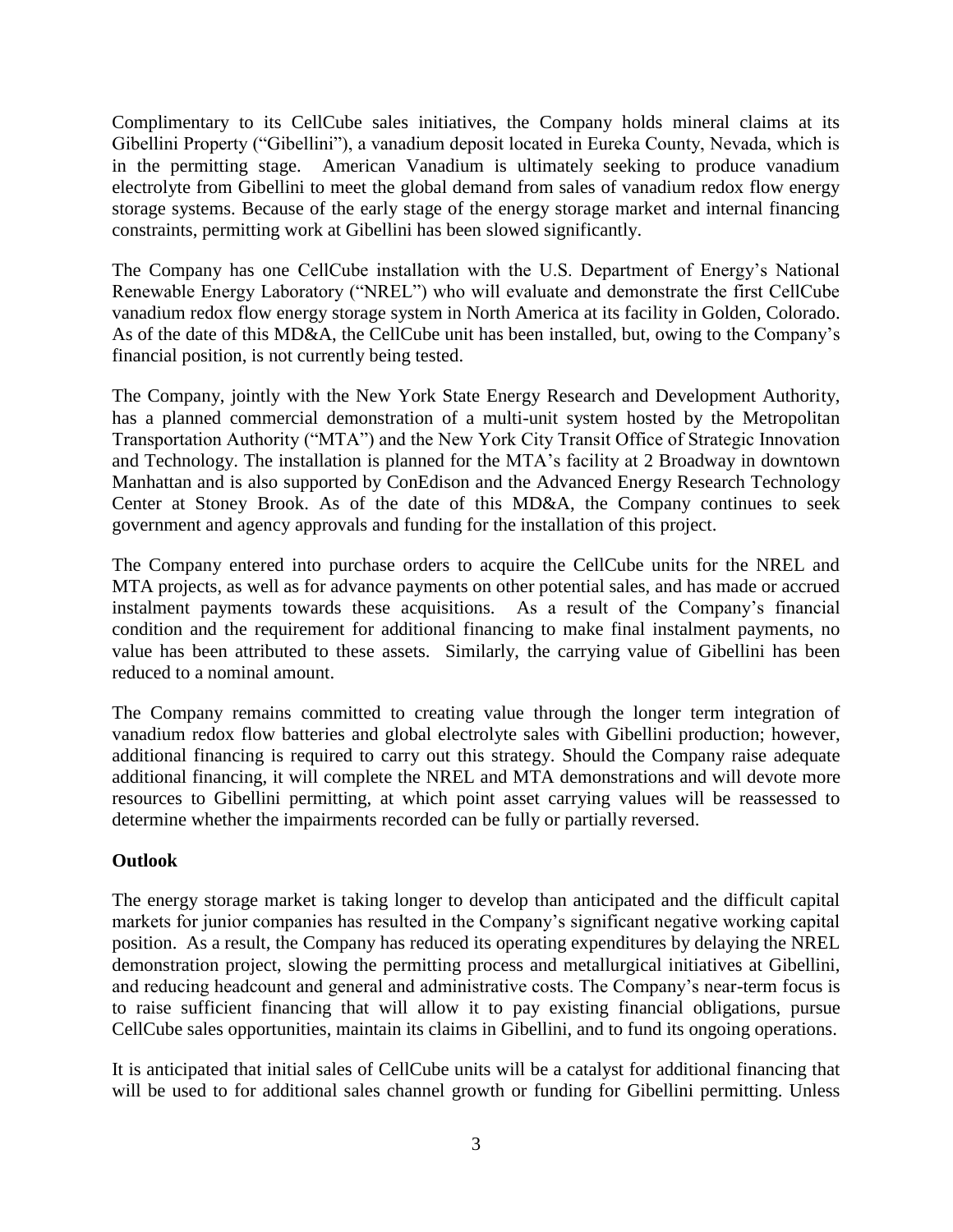such near-term financing is obtained, the Company will need to take additional actions to reduce costs and to maintain operations. Additionally, the Company may consider opportunities with other participants in the vanadium redox flow battery industry where strategic benefits are identified.

#### **Mineral Property Overview**

The Company maintains its holdings in Gibellini through various Net Smelter Royalty advance payments and through staked lode and placer claims. As of the date of this MD&A, the Net Smelter Royalty payments are in arrears and the Company has yet to complete the revised Plan of Operations and Nevada Reclamation Plan (PoO) requested by the Bureau of Land Management ("BLM") and the Nevada Division of Environmental Protection ("NDEP") to obtain state and federal approvals needed to develop the Gibellini project. The PoO details the plan for Gibellini from mine design, to processing facilities, to reclamation and final closure. Importantly, the PoO incorporates numerous product outputs for high-purity vanadium products including electrolyte for the vanadium flow battery market.

The Company had previously commenced work towards all other environmental permits including, but not limited to, the Water Pollution Control Permit, Class II Air Permit, Water and Sewage Systems Permits and Nevada Bureau of Health Permits. Although much of the work has been done, completion of the remaining permit applications, such as the Water Pollution Control Permit, is dependent on securing additional financing.

As of the date of this MD&A, limited additional permitting work is planned until sufficient additional financing is raised. Coupled with adverse financing conditions, which have led to reductions in exploration and development activities on the Company's mineral properties, market prices for vanadium persist at lower levels than those required for commercial production. As a result, the Company is carrying the value attributed to Gibellini at a nominal amount, having recorded a significant impairment in the fourth quarter of 2014. Should the Company obtain adequate financing in the future and should market pricing for vanadium recover, the Company may assess the carrying value of Gibellini if in future periods.

As at March 31, 2015, payments for certain property rights totalling US\$84,000 were outstanding, of which US\$54,000 has subsequently been paid in cash or by way of shares in the Company. These property rights payments are at the option of the Company, but are required to maintain the Company's interest in the property.

## *Del Rio and Hot Creek Projects, Eureka County, Nevada*

In September 2010, the Company acquired mineral rights to the Del Rio Project ("Del Rio"), a vanadium project located approximately eight miles south of Gibellini. These wholly-owned mineral rights carry no royalty burden and were acquired by staking 120 unpatented lode claims on lands administered by the Bureau of Land Management.

In 2010, a smaller vanadium prospect, Hot Creek, was also acquired by staking 18 claims south of Del Rio. At this time, no further exploration is planned on the Hot Creek or Del Rio prospects.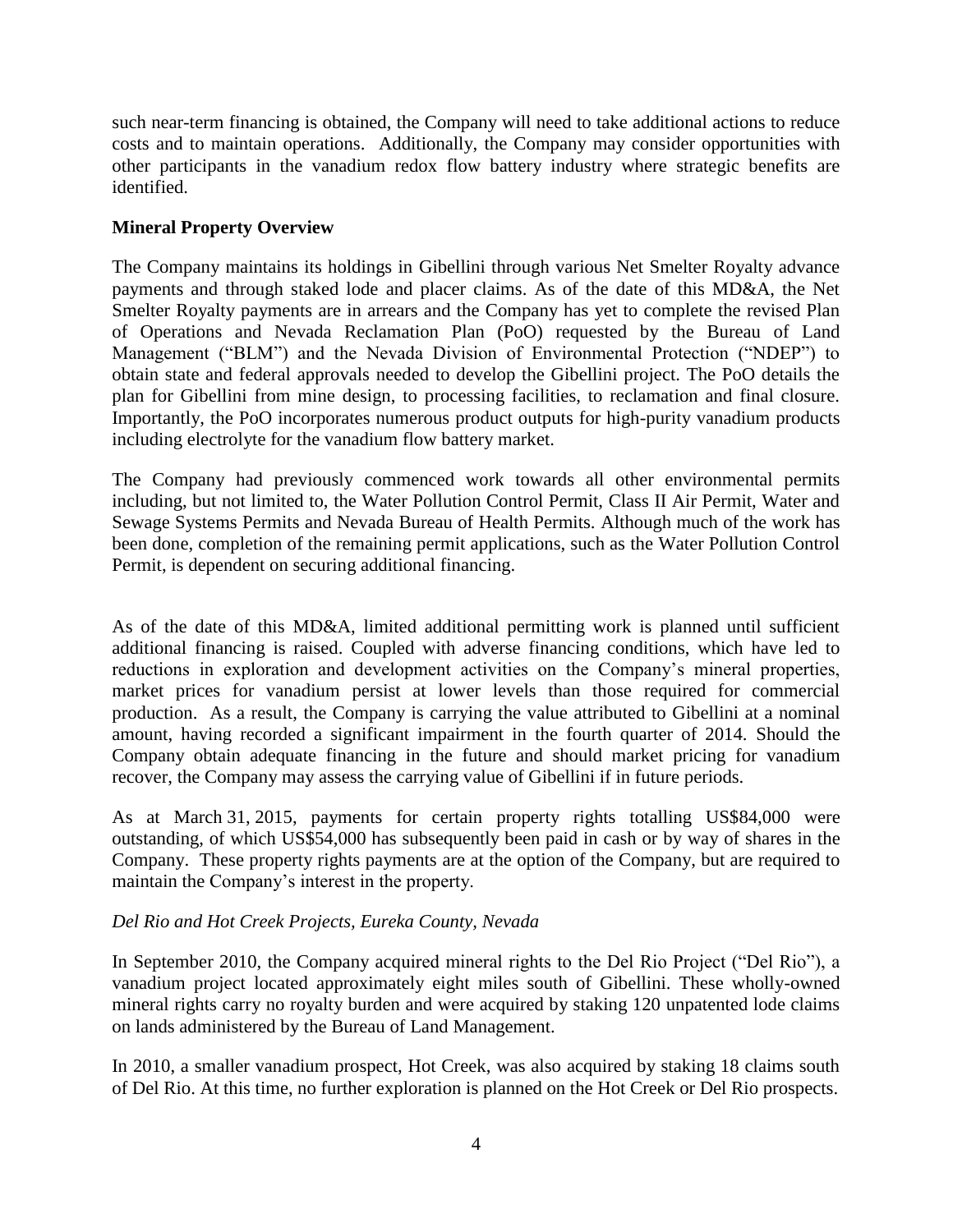#### **Qualified Person**

The geological technical data has been reviewed, verified and compiled by Richard A. Graham, P. Geol., who is a "qualified person" for the purpose of National Instrument 43-101, Standards of Disclosure for Mineral Projects.

#### **Financial Review**

As an exploration-stage company, American Vanadium does not have any revenues from mining operations, and the Company has not yet achieved any commercial sales of CellCube systems. Its accounting policy is to expense mining exploration and evaluation expenditures incurred until technical and economic feasibility on a specific property has been established and the Company has obtained sufficient financing to fund mine development. The Company does not have the funds required to develop its properties and continues to recognize an expense for all exploration and evaluation expenditures as incurred.

To date, the Company has not earned any revenues, has not declared any cash dividends, and has not held any long-term debt.

**March 31**

December 31

Significant financial statement items are as follows:

|                                  | 2015                       | 2014      |
|----------------------------------|----------------------------|-----------|
|                                  | \$                         | \$        |
| <b>Balance Sheet:</b>            |                            |           |
| Cash                             | 168,452                    | 78,413    |
| Total assets                     | 379,380                    | 504,780   |
| <b>Current liabilities</b>       | 2,766,056                  | 2,268,093 |
| Long-term liabilities            |                            |           |
|                                  | For the three months ended |           |
|                                  | March 31                   | March 31  |
|                                  | 2015                       | 2014      |
|                                  | \$                         | \$        |
| <b>Operations:</b>               |                            |           |
| <b>Exploration expenditures</b>  | 178,628                    | 834,864   |
| Administrative costs             |                            |           |
| General                          | 398,929                    | 784,936   |
| Stock-based compensation         | (89,203)                   | 57,062    |
| Foreign exchange loss            | 65,193                     | 60,672    |
| Gain on sale of equipment        | (19,313)                   |           |
| Interest income                  | 74                         | (2,222)   |
| Net comprehensive loss           | 534,160                    | 1,735,852 |
| Basic and diluted loss per share | 0.01                       | 0.03      |
| Dividends per share              | ٠                          |           |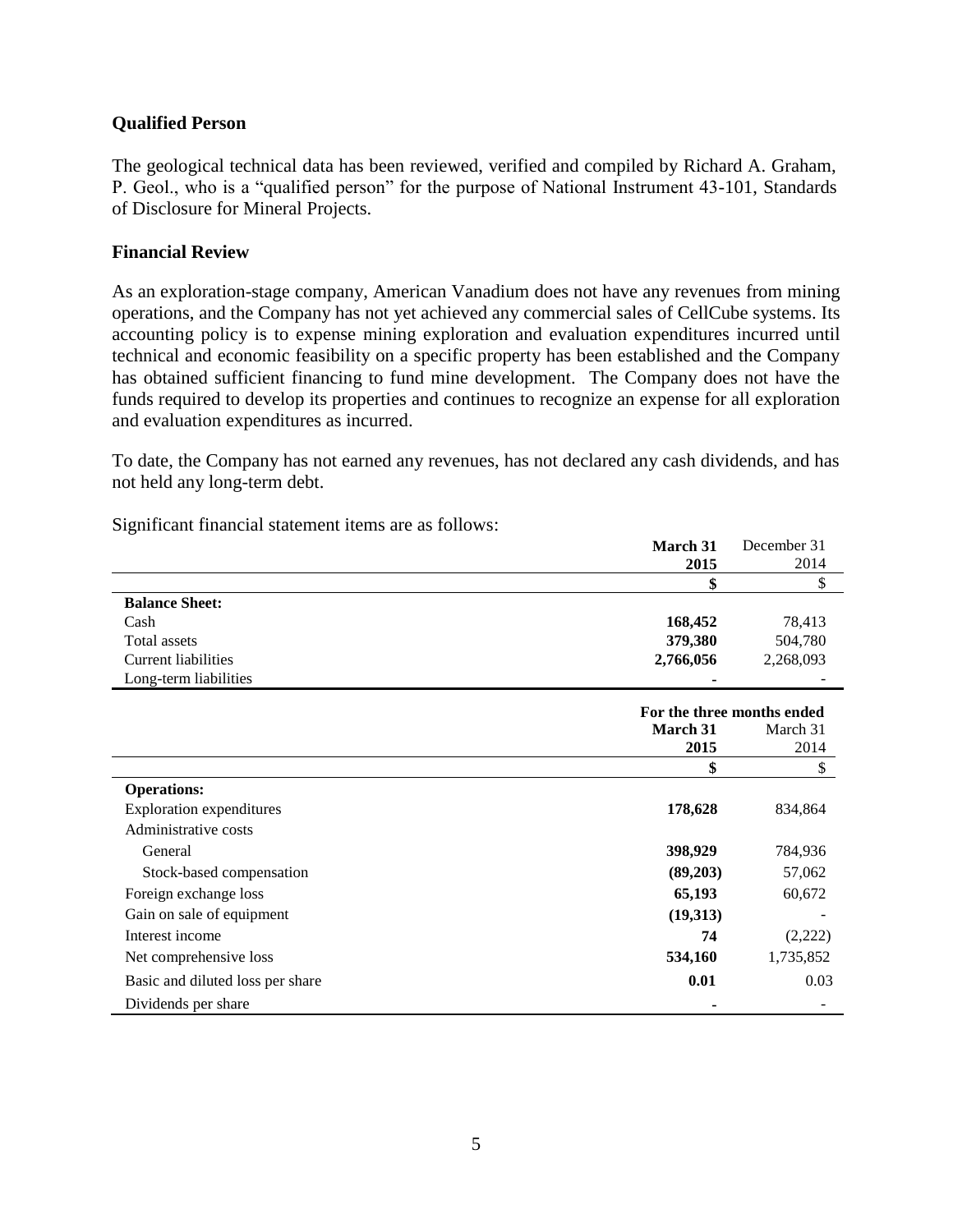#### *Cash*

The increase in cash as at March 31, 2015 to \$168 thousand from \$78 thousand as at December 31, 2014 is primarily the result of \$163 thousand in funds received for shares issued subsequent to March 31, 2015, \$145 thousand received on the refund of a property reclamation deposit, and \$24 thousand received from the sale of assets. These cash receipts were partially offset by cash expenditures for salaries and severance payments, office rent and other general operating items.

#### *Total assets*

The decrease in total assets as at March 31, 2015 to \$379 thousand from \$505 thousand as at December 31, 2014 is primarily a result of \$229 thousand in cash expenditures for operating activities and a \$53 thousand reduction in prepaid expenses on the cancellation of an insurance policy, partially offset by \$163 thousand in proceeds received for a private placement of common shares which closed subsequent to March 31, 2015.

#### *Current liabilities*

Current liabilities, which comprise accounts payable, accrued liabilities and shares to be issued for private placement proceeds received, increased from \$2.3 million as at December 31, 2014 to \$2.8 million as at March 31, 2015. The increase partially a result of a \$163 thousand liability recorded for proceeds received for common shares in the company that were issued subsequent to March 31, 2015. Additionally, accounts payable and accrued liabilities increased by \$335 thousand for unpaid general and administrative and exploration and evaluation expenses incurred during the three months ended March 31, 2015, as well as for the impact of foreign exchange fluctuations on amounts owed in foreign currencies.

#### *Net comprehensive loss*

Net comprehensive loss for the three months ended March 31, 2015 was \$534 thousand compared with a loss of \$1.7 million for the same period in 2014. Generally, the decreased loss in 2015 reflects significant reductions in exploration and evaluation expenses and administrative expenses as a result of the Company's financial condition. Specifically, the reduction in net comprehensive loss is a result of the following:

- Exploration and evaluation expenses were \$179 thousand for the three months ended March 31, 2015 compared to \$835 thousand for the same period of 2014.
- Salaries and benefits were \$195 thousand for the three months ended March 31, 2015 compared to \$372 thousand for the same period of 2014.
- Consulting and travel costs were \$77 thousand for the three months ended March 31, 2015 compared to \$271 thousand for the same period of 2014.
- For the three months ended March 31, 2015, the Company reported an \$89 thousand reversal of stock-based compensation recorded in prior periods following the forfeiture of certain share-based awards. For the three months ended March 31, 2014, a \$58 thousand sharebased compensation expense was reported.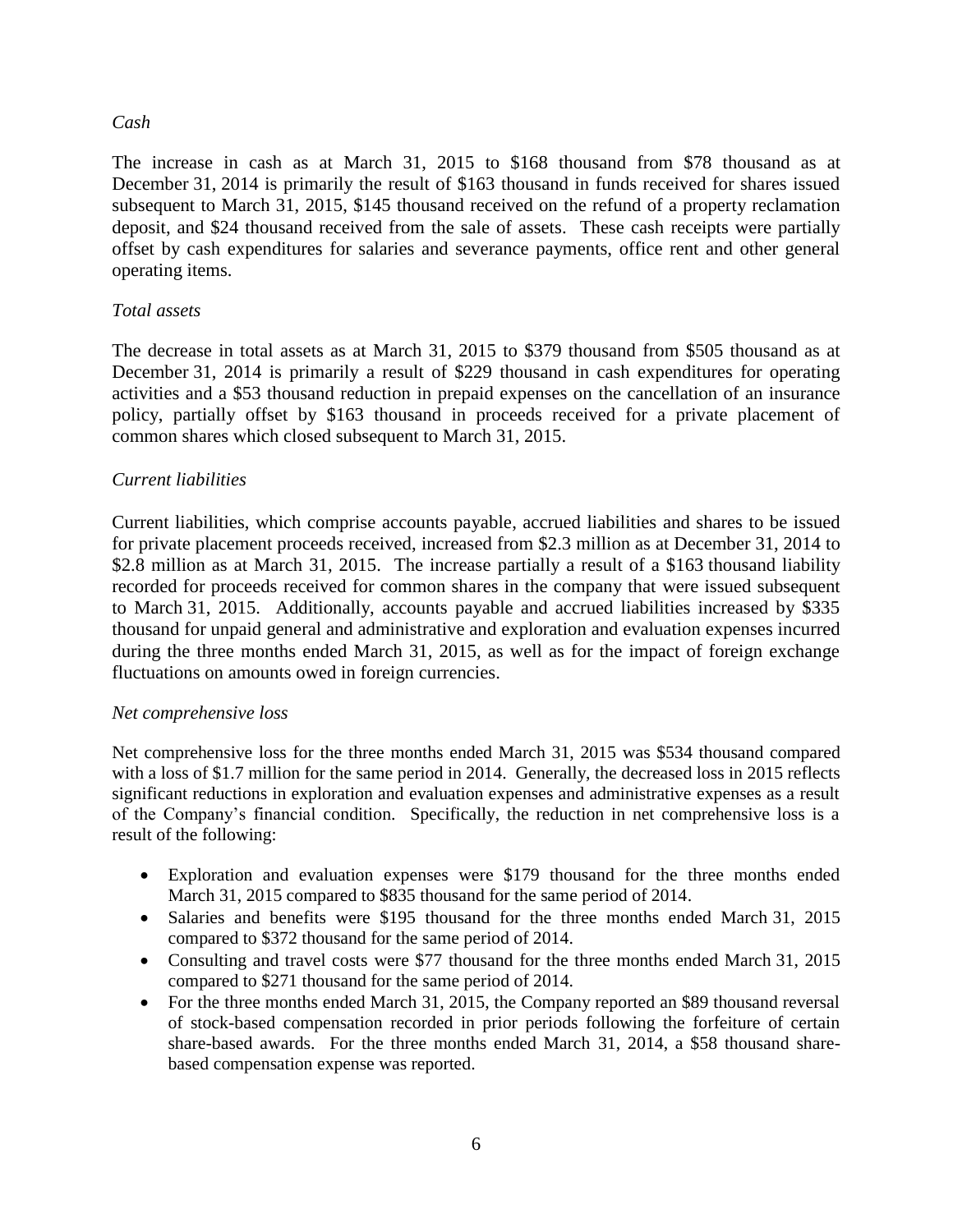#### **First Quarter Results of Operations**

Select expenses incurred by the Company are as follows:

|                                                | For the three | For the three |
|------------------------------------------------|---------------|---------------|
|                                                | months ended  | months ended  |
|                                                | March 31,     | March 31,     |
|                                                | 2015          | 2014          |
|                                                | \$            | \$            |
| Exploration and evaluation expenses            | 178,628       | 834,864       |
| General and administrative expenses:           |               |               |
| Salaries and benefits                          | 195,186       | 372,325       |
| Consulting                                     | 67,735        | 228,230       |
| Stock-based compensation                       | (89,203)      | 57,602        |
| Travel                                         | 9,062         | 42,336        |
| Office facilities and administrative costs     | 41,530        | 50,430        |
| Audit and legal                                | 9,162         | 11,047        |
| Investor relations and shareholder information | 5,919         | 13,346        |
| Office and sundry                              | 51,901        | 30,733        |
| Other                                          | 18,434        | 36,489        |
| Total general and administrative expenses      | 309,726       | 842,538       |
| Gain on sale of equipment                      | (19,313)      |               |
| Foreign exchange loss                          | 65,193        | 60,672        |
| Interest income                                | 74            | 2,222         |
| Net comprehensive loss                         | 534,160       | 1,735,852     |

Exploration and evaluation expenses for the three months ended March 31, 2015 were \$656 thousand lower than for the same period of 2014 as a result of planned cost reductions precipitated by the financial condition of the Company. In line with the general reduction in exploration and evaluation activity, the Company disposed of a truck used on the Gibellini property, resulting in a \$19 thousand gain on sale.

Until the Company can raise sufficient financing, it is expected that future exploration and evaluation expenses will continue to decrease.

Exploration and evaluation expenses for the three months ended March 31, 2015 comprised \$293 thousand (2014 - \$385 thousand) for environmental permitting; \$55 thousand (2014 – \$117 thousand) for metallurgy; \$62 thousand (2014 - \$124 thousand) for permitting-related labour, office costs and general site administration; and \$33 thousand (2014 - \$nil) on process feasibility assessments. In the three months ended March 31, 2014, \$208 thousand was also incurred for mine design, engineering and geotechnical which was not incurred in 2015.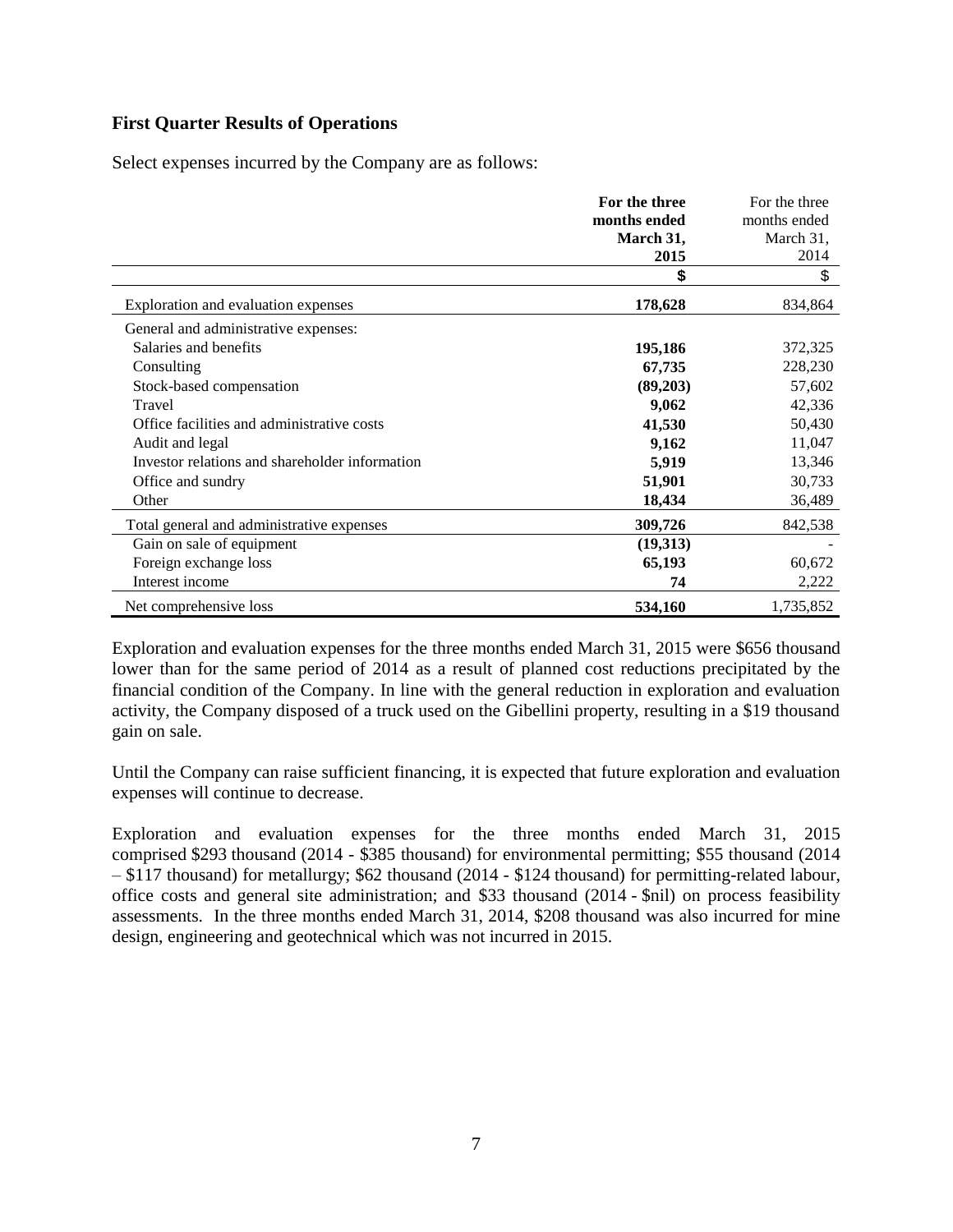Also owing to the Company's financial condition, a focus has been placed on reducing corporatelevel general and administrative costs in the three months ended March 31, 2015. Staff levels have been reduced, conference and travel costs have been cut, and business development initiatives have been reduced significantly, resulting in the following cost decreases in the three months ended March 31, 2015 compared to the same period in 2014:

- Salaries and benefits expense decreased from \$372 thousand in 2014 to \$195 thousand in 2015, reflecting reductions in mining and corporate-level staff. The reductions in certain personnel also resulted share-based awards previously granted to them being forfeited and costs previously recorded for these grants were reversed, resulting in an \$89 thousand net reversal of stock-based compensation in 2015, compared to a \$58 thousand expense in 2014.
- Consulting expense decreased from \$228 thousand in 2014 to \$68 thousand in 2015 as fewer business and corporate development consultants were retained.
- Travel costs decreased from \$42 thousand in 2014 to \$9 thousand in 2015, reflecting less travel for trade shows and conferences, CellCube sales opportunities and to the Gibellini property.

Other general and administrative and sundry expenses were generally comparable between the three months ended March 31, 2015 and 2014.

## **Financial Condition, Liquidity and Capital Resources**

As at March 31, 2015, the Company had working capital deficit of \$2.5 million, compared to \$2.0 million as at December 31, 2014. The decrease in the Company's working capital during the three months ended March 31, 2015 resulted from cash expenditures and accruals for exploration and evaluation and general administration, which were partially offset by proceeds received from the refund of a reclamation deposit.

Additional near-term funds will be required to fund the Company's day-to-day expenses, to discharge existing liabilities and to maintain property claims. Additionally, longer-term financing will be required to complete the permitting, process and design, metallurgical, engineering and other development costs for a mine at Gibellini. The Company's ability to raise required funds is dependent on favourable conditions in equity and alternative investment markets, which are volatile and subject to significant uncertainty. The Company will continue to identify alternative sources of financing, but anticipates reliance on equity markets, which include clean technology markets in addition to conventional mining markets, in the near term. Although the Company has been able to access these markets in the past, there is no assurance that it will be able to raise funds on favourable terms in the future.

On April 23, 2015, the Company completed a non-brokered private placement of 3,014,285 common share units at a price of \$0.07 per unit for gross proceeds of \$211,000 of which \$163,301 had been received as at March 31, 2015. Each unit consists of one common share and one-half of one common share purchase warrant. Each whole common share purchase warrant entitles the holder to purchase an additional common share at a price of \$0.12 until April 23, 2016.

On May 13, 2015, the Company settled \$93,648 in accounts payable and mineral property payments through the issuance of 1,337,830 of its common shares.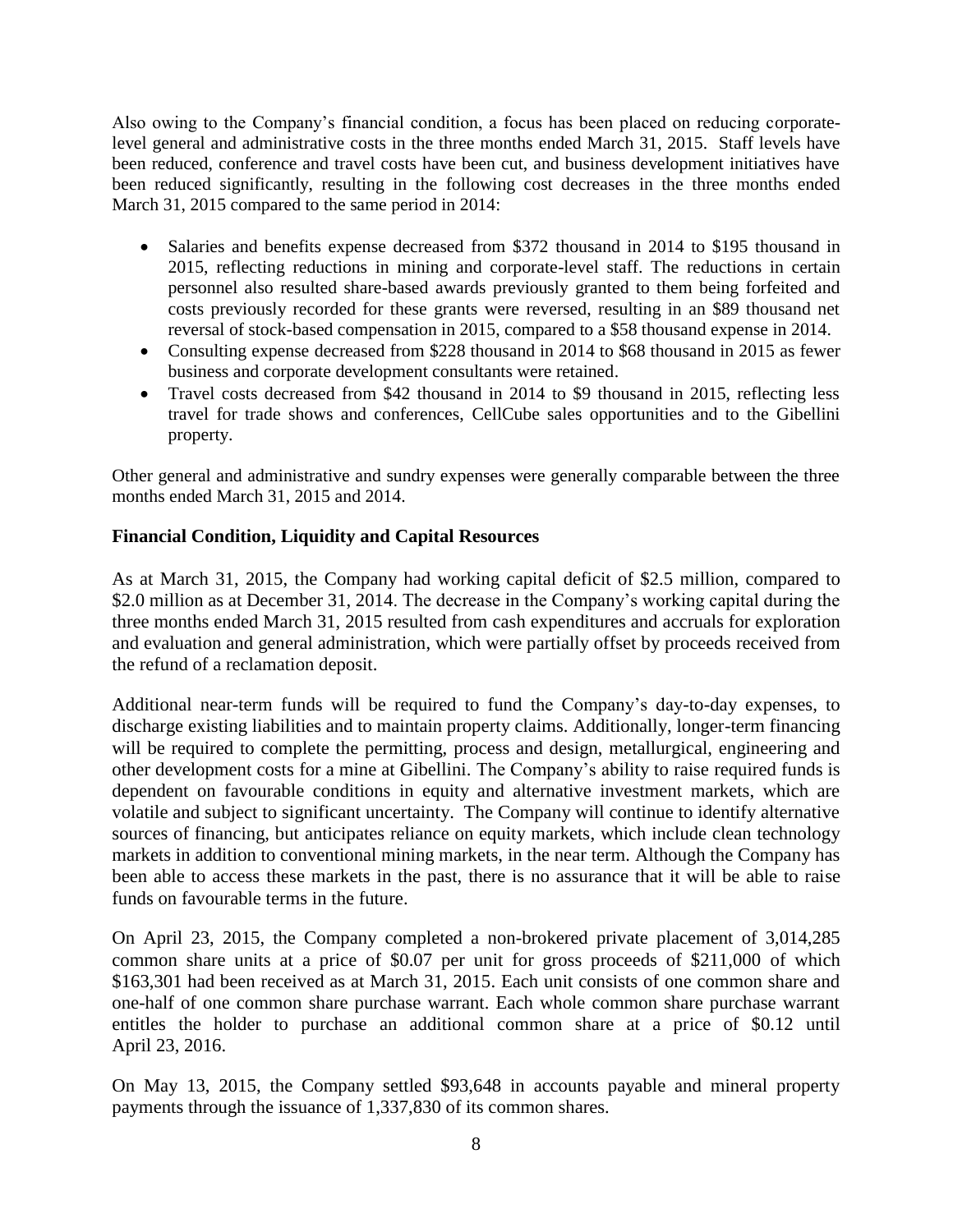#### **Summary of Quarterly Results**

| <b>For the Three Months</b><br><b>Ended</b> | <b>Exploration</b><br>and Evaluation <sup>1</sup> | <b>General</b><br>$Expenses^2$ | <b>Stock-based</b><br>Compensation <sup>2</sup> | <b>Interest</b><br>Income <sup>3</sup> | <b>Net</b><br>Comprehensive<br>Loss <sup>4</sup> | <b>Basic and</b><br><b>Diluted Loss</b><br><b>Per Share</b> |
|---------------------------------------------|---------------------------------------------------|--------------------------------|-------------------------------------------------|----------------------------------------|--------------------------------------------------|-------------------------------------------------------------|
| March 31, 2015                              | 178,628                                           | 398.929                        | (89,203)                                        | (74)                                   | 534,160                                          | 0.01                                                        |
| December 31, 2014                           | 540.799                                           | 1,023,505                      | 150.718                                         | (316)                                  | 5,373,789                                        | 0.09                                                        |
| September 30, 2014                          | 679,919                                           | 846,158                        | 147,438                                         | (1,116)                                | 1,663,981                                        | 0.03                                                        |
| June 30, 2014                               | 582,539                                           | 872,983                        | 316,330                                         | (3,389)                                | 1,789,919                                        | 0.03                                                        |
| March 31, 2014                              | 834,864                                           | 739,311                        | 103,227                                         | (2,222)                                | 1,735,852                                        | 0.03                                                        |
| December 31, 2013                           | 2,028,016                                         | 1,123,070                      | 306,945                                         | (2,790)                                | 4,007,104                                        | 0.10                                                        |
| September 30, 2013                          | 382,295                                           | 541,676                        | 29,690                                          | (199)                                  | 1,332,815                                        | 0.04                                                        |
| June 30, 2013                               | 952,926                                           | 551,513                        | 3,672                                           | (534)                                  | 1,512,081                                        | 0.04                                                        |

A summary of quarterly results for the Company's eight most recent quarters is as follows:

#### **Explanatory Notes:**

- 1. Exploration and evaluation expense for the periods presented are largely comprised of engineering, procurement and construction management, metallurgical and environmental permitting activities for Gibellini incurred to complete the Plan of Operations and to attend to the on-going permitting process. Costs fluctuate from period to period based on the availability of working capital to fund such work and deadlines for meeting various project and regulatory requirements. In late 2014 and early 2015, the Company has reduced property-related expenses as a result of not having sufficient funds available.
- 2. General expenses between the periods ended June 30, 2013 and December 31, 2014 reflect a build-up of staff, consulting and other activities to support the development of its CellCube sales strategy. In the quarter ended March 31, 2015, this and other general corporate-level activity has been significantly reduced as a result of not having sufficient funds available.

Related to the increase in staff and consulting levels and additional directors of the Company since September 30, 2013, new stock options were granted, resulting in increases to stock-based compensation. Additionally, the Company has also granted certain employees and consultants shares in the Company, which have also contributed to the increased stock-based compensation expense in and subsequent to the quarter ended December 31, 2013. In the three months ended March 31, 2015, a number of share-based awards were cancelled on the termination of certain employment and consulting agreements, resulting in a net reversal of expenses previously recorded.

- 3. The Company earns interest income from funds on deposit but has no operating revenue. Interest income is dependent upon the amount of funds on deposit and interest rates paid.
- 4. Net comprehensive loss is typically a result of exploration and evaluation expenses, general expenses and stock-based compensation. However, in the three months ended December 31, 2014, the Company recorded a \$2.1 million impairment of mineral properties as well as \$1.4 million in impairments of equipment, deposits on equipment and advances towards future CellCube sales. During the three months ended September 30, 2013, the Company recorded a \$390 thousand write-down of water rights and in December 31, 2013, an additional expense was recorded for the \$569 thousand write-off of a deposit that had been paid to an EPCM contractor.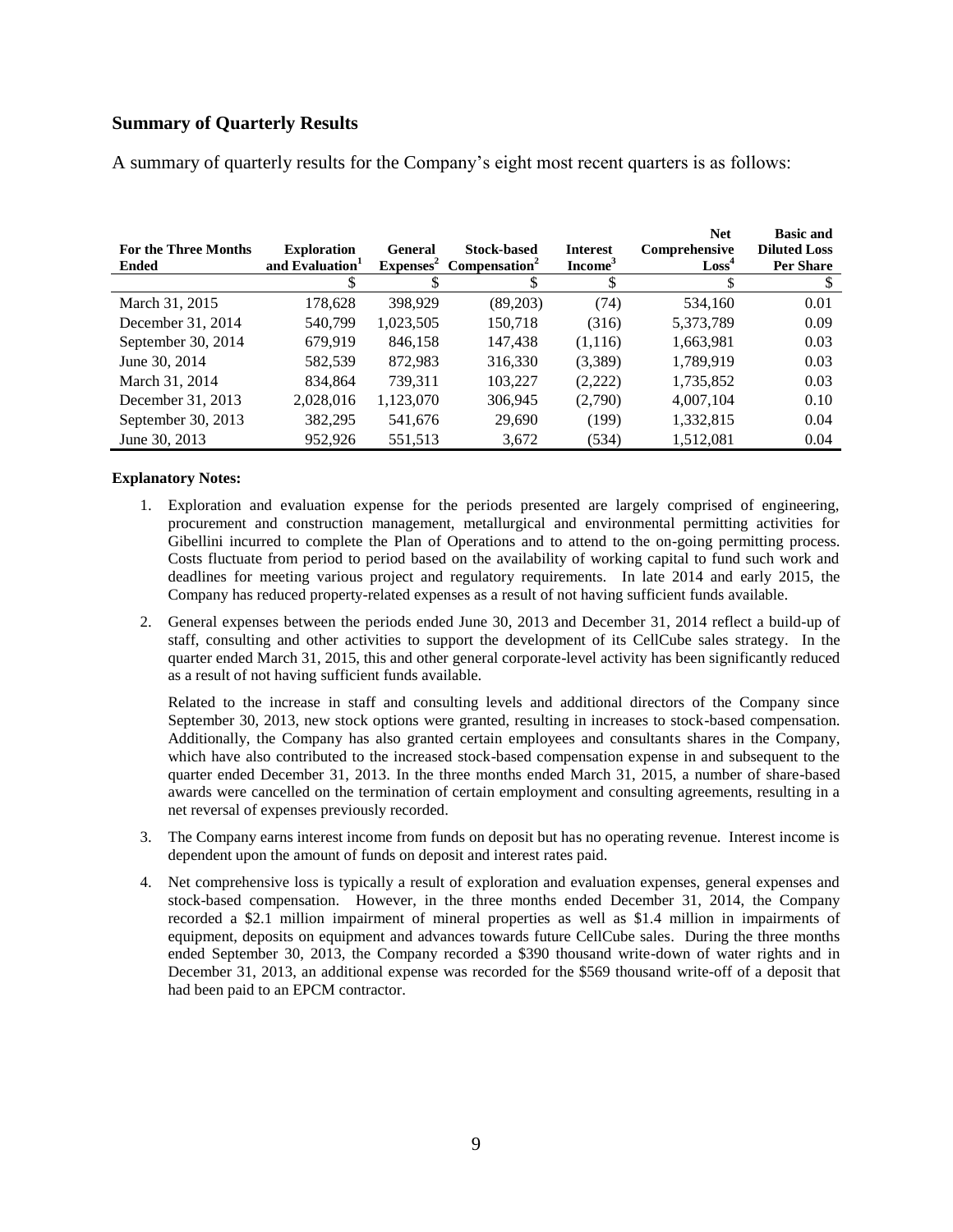#### **Transactions with Related Parties**

During the three months ended March 31, 2015, a \$19,500 (2014 - \$19,500) expense was recorded for office facilities, corporate and administrative services provided by Earlston Management Corp. ("Earlston"), a company with officers and directors in common with Company. As at March 31, 2015, \$33,706 is included in accounts payable and accrued liabilities (December 31, 2014 - \$22,276) for amounts owing to Earlston.

Included in prepaid expenses as at March 31, 2015 is \$10,208 (December 31, 2014 - \$10,000) advanced to Bill Radvak, the Chief Executive Officer of the Company for corporate expenses to be incurred on the Company's behalf. Included in accounts payable and accrued liabilities as at March 31, 2015 is \$nil (December 31, 2014 - \$8,193) owing to this officer for travel expense claims.

During the three months ended March 31, 2014, a \$45,000 expense was recorded for consulting services provided by Cansource International Enterprises Inc., a company jointly controlled by Ron MacDonald, a former director of the Company. No such amounts were incurred for the three months ended March 31, 2015.

#### **Financial Instruments and Risk Management**

As at March 31, 2015, the Company's financial instruments are comprised of cash, amounts receivable, reclamation deposits and accounts payable and accrued liabilities. With the exception of cash, all financial instruments held by the Company are measured at amortized cost. The fair values of these financial instruments approximate their carrying value due to their short-term maturities. Fair values of financial instruments are classified in a fair value hierarchy based on the inputs used to determine fair values. The levels of the fair value hierarchy are as follows:

- Level 1 Unadjusted quoted prices in active markets for identical assets or liabilities;
- Level  $2 -$  Inputs other than quoted prices that are observable for the asset or liability either directly or indirectly; and
- Level 3 Inputs that are not based on observable market data.

Financial instruments measured at fair value on the balance sheet are summarized in levels of fair value hierarchy as follows:

|      | <b>Level</b> | <b>Level 2</b> | Level 3  |
|------|--------------|----------------|----------|
|      | κΩ           | κЮ             | ٬П<br>٨D |
| Cash | 168,452      |                |          |

The Company's financial instruments are exposed to certain financial risks, including currency risk, credit risk, liquidity risk and interest rate risk.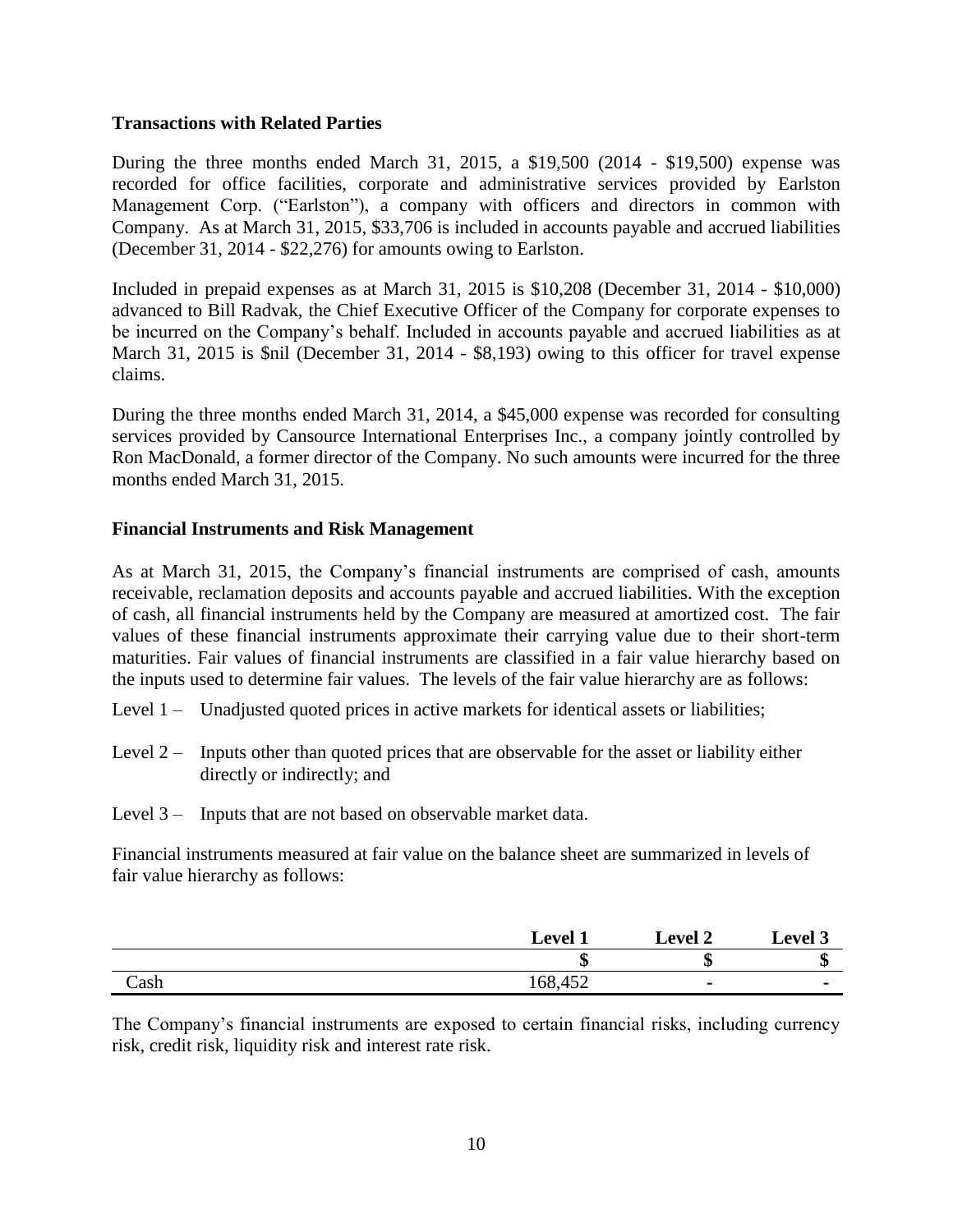#### *Currency risk*

A portion of the Company's expenses are incurred in United States dollars and financial instrument balances are held in this currency. A significant change in the currency exchange rates between the Canadian dollar relative to the United States dollar could have a negative effect on the Company's results of operations, financial position or cash flows.

As at March 31, 2015, the Company held \$1,143,463, in net financial liabilities denominated in United States dollars. A prolonged \$0.10 increase (decrease) in the value of the Canadian dollar compared with the United States dollar would result in a \$114,346 foreign exchange gain (loss) based on United States dollar denominated net financial liabilities as at March 31, 2015. The Company has not hedged its exposure to currency fluctuations.

#### *Credit risk*

Credit risk is the risk of an unexpected loss if a customer or third party to a financial instrument fails to meet its contractual obligations. The Company's credit risk is primarily attributable to its cash. The Company limits exposure to credit risk by maintaining its cash with large financial institutions. The Company does not have cash that is invested in asset backed commercial paper.

#### *Liquidity risk*

Liquidity risk is the risk that the Company will not be able to meet its financial obligations as they fall due. The Company has a working capital deficiency as at March 31, 2015 and additional financing is required for the Company to settle its existing obligations and fund future obligations. As such, the Company is exposed to liquidity risk.

#### *Interest rate risk*

Interest rate risk is the risk that the fair value or future cash flows of a financial instrument will fluctuate because of changes in market interest rates. As the Company's cash is currently held in short-term interest bearing accounts which pay relatively low rates of interest, the Company considers the interest rate risk to be limited.

#### **Off-Balance Sheet Arrangements**

The Company has no off-balance sheet arrangements.

#### **Outstanding Share Data**

The following securities are outstanding at May 26, 2015:

| Common shares issued and outstanding :                         | 68,246,113 |
|----------------------------------------------------------------|------------|
| Shares is suable on the exercise of outstanding stock options: | 5,342,500  |
| Shares is suable on the exercise of share purchase warrants:   | 15,522,618 |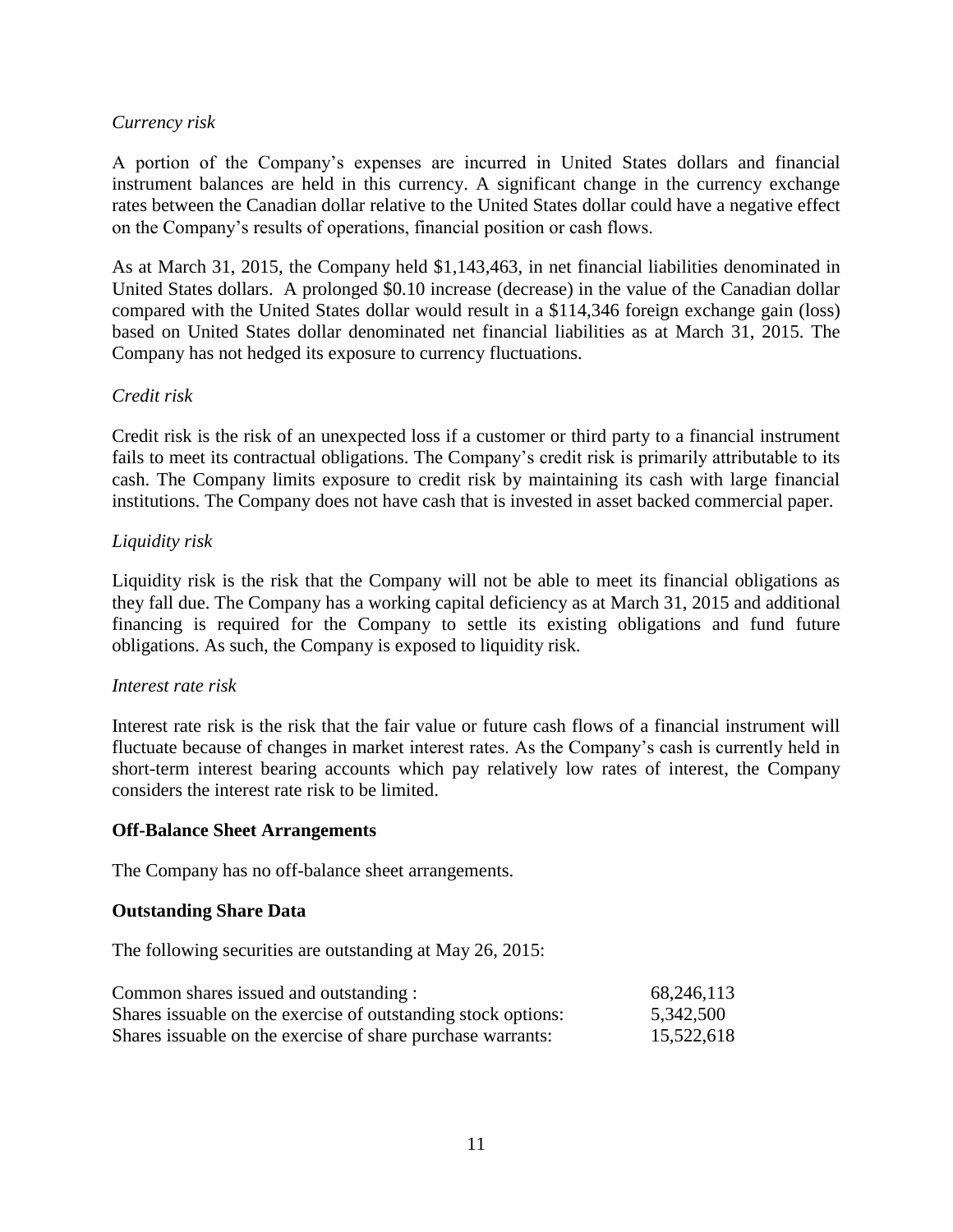#### **Critical Accounting Estimates and Judgments**

The preparation of financial statements in conformity with IFRS requires management to make estimates and judgments that affect the reported amounts of assets and liabilities at the date of the financial statements and the reported amounts of revenues and expenses during the reporting period. Actual results may differ from those estimates. Estimates are reviewed on an ongoing basis based on historical experience and other factors that are considered to be relevant under the circumstances. Revisions to estimates on the resulting effects of the carrying amounts of the Company's assets and liabilities are accounted for prospectively.

Those estimates and judgments considered most significant are as follows:

#### *i. Mineral properties*

The measurement, depletion and impairment of mineral properties are based on various judgments and estimates. These include the technical and commercial feasibility of these properties, which incorporates various assumptions for mineral reserves, future mineral prices, and operating and capital expenditures for the properties.

Differences between actual and anticipated reserves, mineral revenues and costs could result in future impairments being recognized.

#### *ii. Reclamation provision*

The Company records a reclamation provision for the discounted present value of expected future expenditures, if any, required to environmentally reclaim its mineral properties. The measurement of this provision, if one exists, is based on estimates for the amounts and timing of future cash flows. Differences between actual cash flows and those estimated could result in the reclamation provision being over or understated.

## *iii. Taxation*

Tax provisions are recognized to the extent that it is probable that there will be a future outflow of funds to a taxation authority. Such provisions often require judgment on the treatment of certain taxation matters that may not have been reported to or assessed by the taxation authority at the date of these financial statements. Differences in judgment by the taxation authority could result in changes to actual taxes payable by the Company.

Deferred tax assets are recognized to the extent that it is probable that certain taxable losses or deferred expenditures will be utilized by the Company to reduce future taxes payable. The amount of deferred tax assets recognized, if any, is based on objective evidence that the Company will generate sufficient future taxable income to utilize these deferred assets, as well as the expected future tax rates that will apply to these assets. Changes to the Company's ability to generate sufficient taxable income or changes to enacted tax rates could result in the write-down of deferred tax assets, or the recognition of new deferred tax assets.

## *iv. Stock-based compensation*

The Company uses the Black-Scholes option pricing model to determine the fair value of stock options and share purchase warrants granted. This model requires management to estimate the volatility of the Company's future share price, expected lives of stock options and future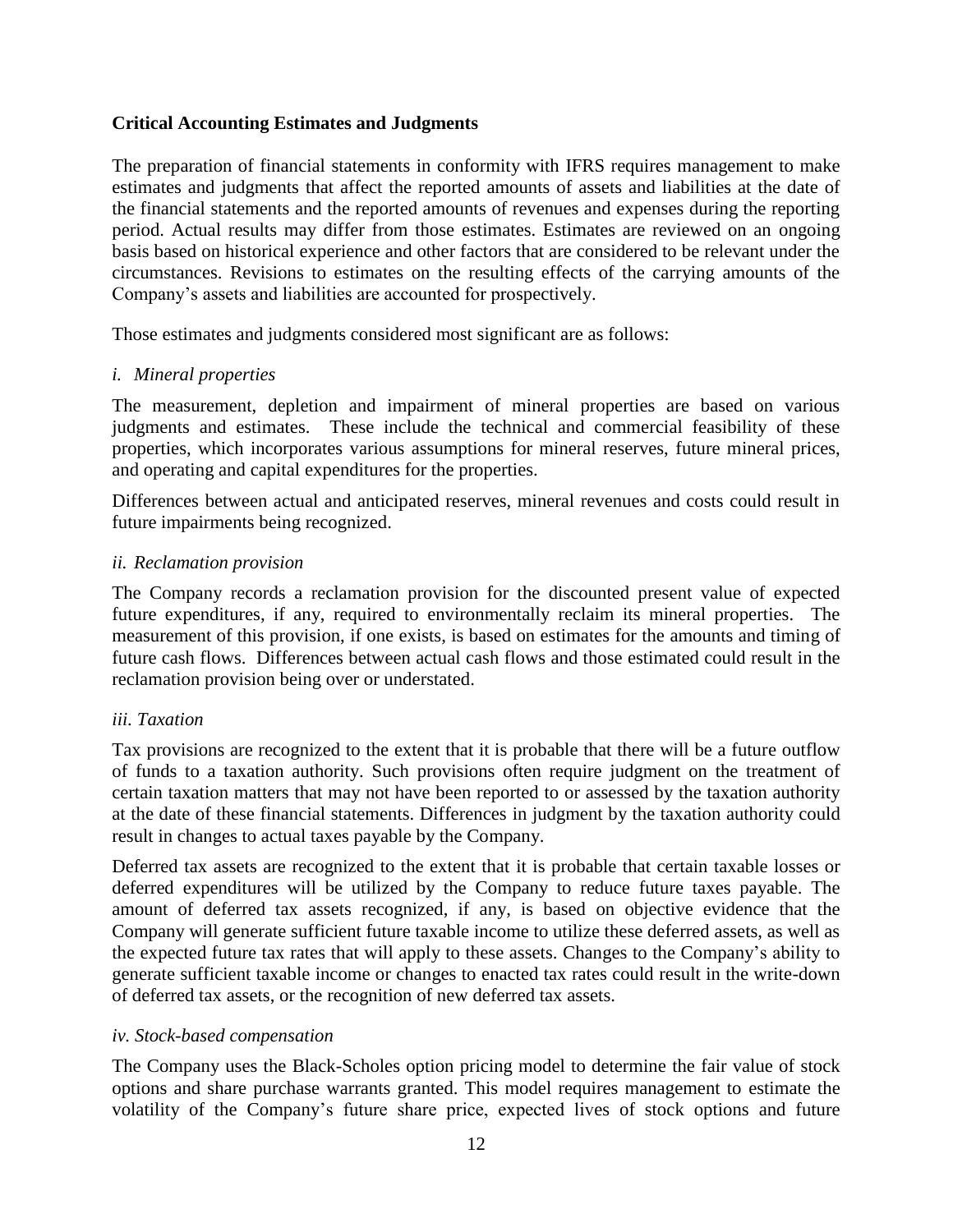dividend yields. Consequently, there is significant measurement uncertainty in the stock-based compensation expense reported.

#### *v. Restricted share units and performance shares*

The determination of whether or not the achievement of performance milestones for restricted share units and performance shares is likely requires management to consider factors such as the likelihood of an employee or consultant remaining with the Company until requisite performance is achieved as well as external factors such as government regulations, financial market developments and industry trends which influence the milestones. Additionally, factors internal to the Company, such as the financial and strategic support for the achievement of the milestone must be considered. This determination is subject to significant judgment and changes to any of these factors or management's interpretation thereof, may result in expenses being recognized or previously recognized expense being reversed.

## **Initial Adoption of New IFRS and Future Changes in Accounting Policies**

## *Adoption of New IFRS*

The Company has applied the following new IFRS amendment starting January 1, 2015:

i. IFRS 3, Business Combinations

IFRS 3 was amended to provide clarification related to (i) contingent consideration in a business combination and (ii) scope exception for joint arrangements.

ii. IFRS 8, Operating Segments

IFRS 8 was amended to require (i) disclosure of judgments made by management in aggregating segments, and (ii) a reconciliation of segment assets to the entity's assets when segment assets are reported.

iii. IAS 16, Property, Plant and Equipment and IAS 38, Intangible Assets

IAS 16 was amended to classify how gross carrying amount and accumulated depreciation are treated where an entity uses the revaluation model.

iv. IAS 24, Related Party Transactions

IAS 24 was amended to (i) revise definition of "related party" to include an entity that provides key management personnel services to the reporting entity or its parent, and (ii) clarify related disclosure requirements.

The adoption of these standards did not result in changes to amounts or note disclosures previously reported by the Company.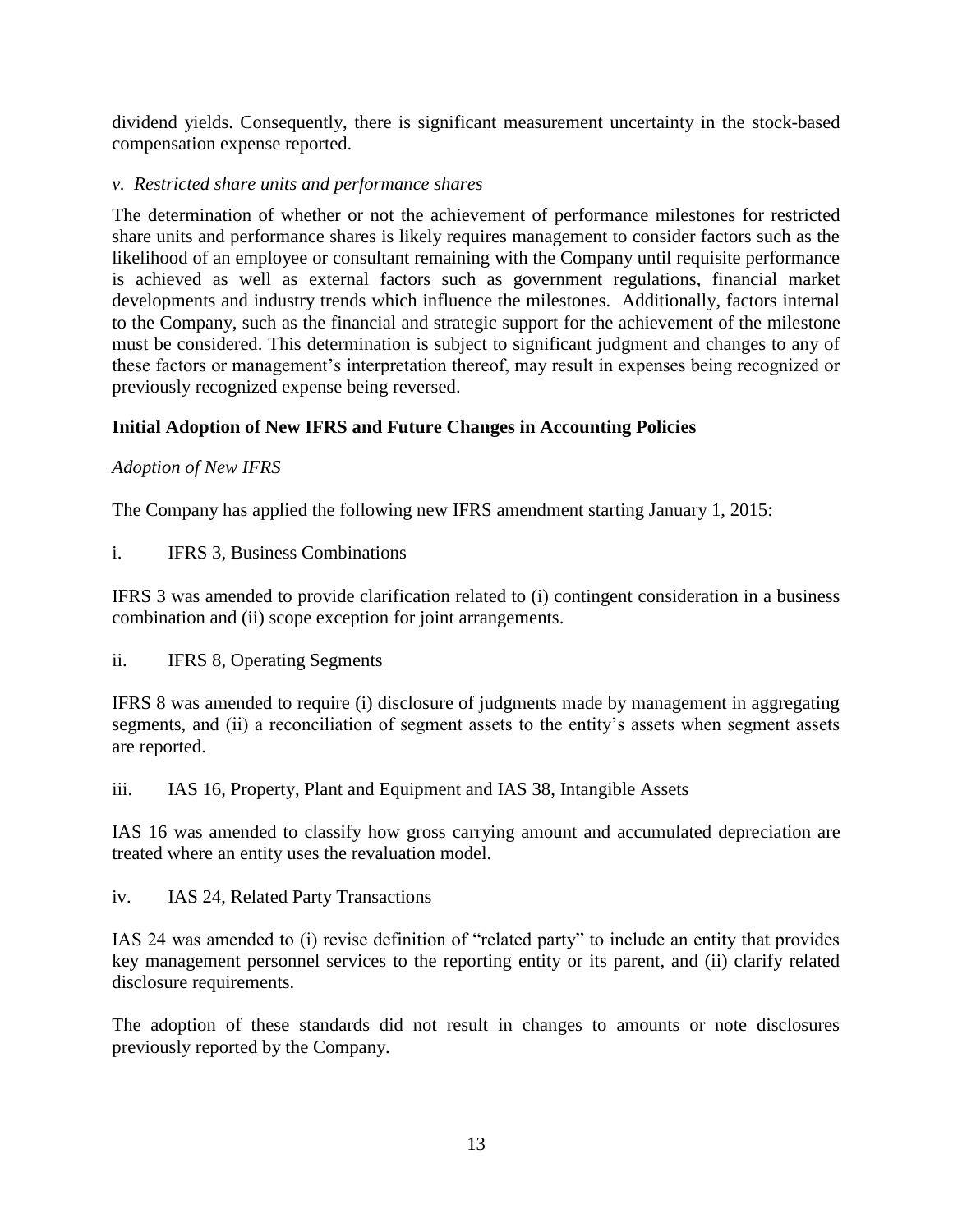#### *Future Changes in Accounting Policies*

The following are new and revised accounting pronouncements that have been issued, but are not yet effective for the year beginning January 1, 2015:

#### i. IFRS 9, Financial Instruments

The IASB intends to replace IAS 39 – "*Financial Instruments: Recognition and Measurement*" in its entirety with IFRS 9 in three main phases. IFRS 9 will be the new standard for the financial reporting of financial instruments that is principles-based and less complex than IAS 39. IFRS 9 requires that all financial assets be classified and subsequently measured at amortized cost or at fair value based on the Company's business model for managing financial assets and the contractual cash flow characteristics of the financial assets. Financial liabilities are classified and subsequently measured at amortized cost except for financial liabilities classified as at fair value through profit or loss, financial guarantees and certain other exceptions. IFRS 9 can currently be adopted voluntarily, but is mandatory for years beginning on or after January 1, 2018.

#### ii. IFRS 5, Non-current Assets Held for Sale and Discontinued Operations

IFRS 5 has been amended to adds specific guidance in IFRS 5 for cases in which an entity reclassifies an asset from held for sale to held for distribution or vice versa and cases in which held-for-distribution accounting is discontinued. These amendments are effective for annual periods beginning January 1, 2016.

#### iii. IFRS 15, Revenue from Contracts with Customers

In May 2014, the IASB issued IFRS 15 – Revenue from Contracts with Customers ("IFRS 15") which supersedes IAS 11 – Construction Contracts, IAS 18 – Revenue, IFRIC 13 – Customer Loyalty Programmes, IFRIC 15 – Agreements for the Construction of Real Estate, IFRIC 18 – Transfers of Assets from Customers, and SIC 31 – Revenue – Barter Transactions Involving Advertising Services. IFRS 15 establishes a single five-step model framework for determining the nature, amount, timing and uncertainty of revenue and cash flows arising from a contract with a customer. The standard is effective for annual periods beginning on or after January 1, 2017, with early adoption permitted.

Management has determined that the application of these pronouncements is not expected to have a significant impact on the Company's financial statements.

#### **Changes in Directors**

On January 21, 2015, Dr. Kelly Hyslop resigned as a director of the Company.

On February 6, 2015, George T. Hawes resigned as a director of the Company.